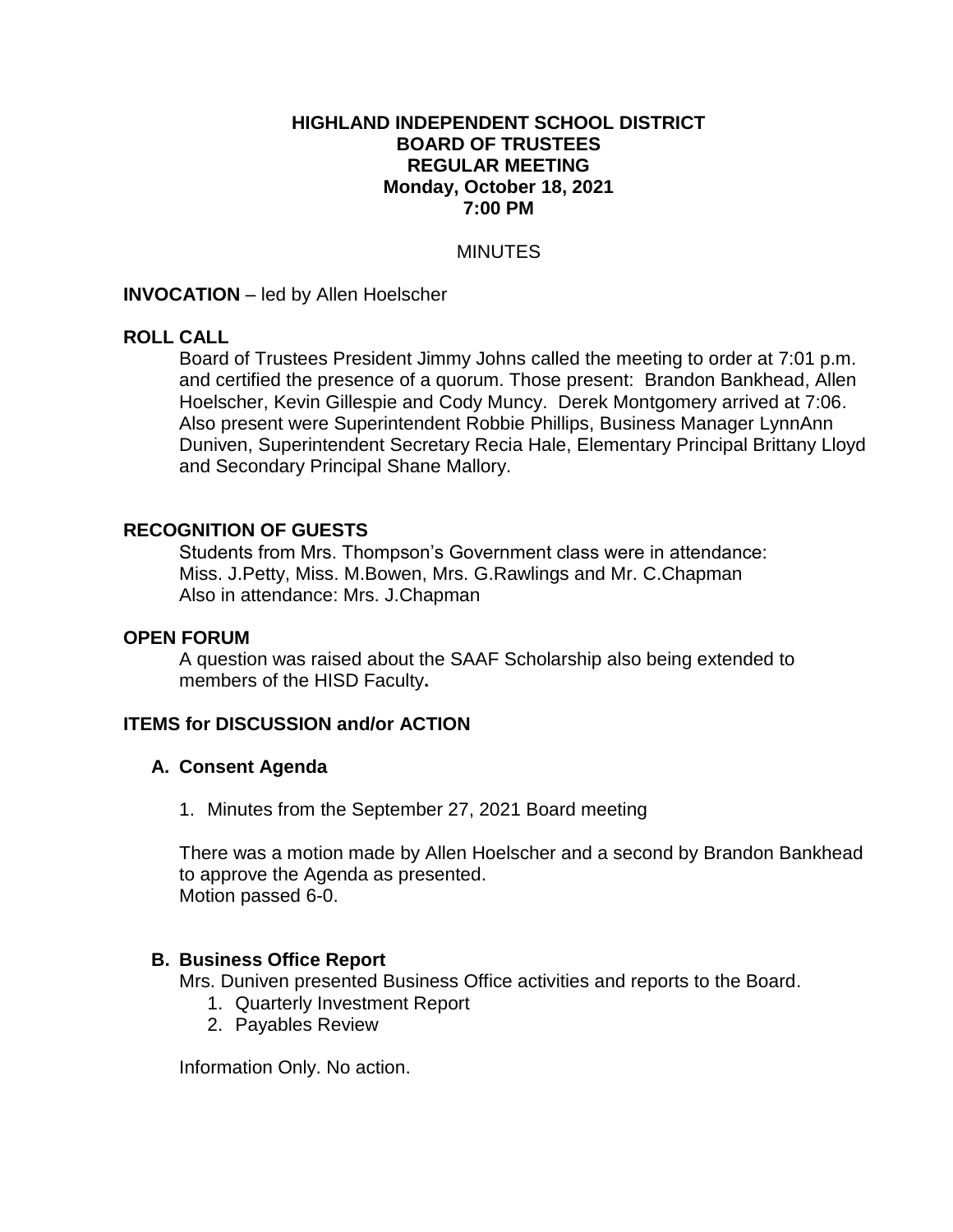## **C. Additional Transfer Students for 2021-22**

There were no new students for the Board to consider.

No action.

## **D. Housing Construction**

Mr. Phillips discussed the need to have fencing and a porch constructed at the new Superintendent residence, however a bid had not yet been submitted. Further discussion led to the understanding all the Highland residences did need a few issues addressed: plumbing, fencing for all homes, etc. Bids will be obtained for the work that can't be immediately corrected and submitted to the Board at the November meeting.

No action at this time.

## **E. Principals' Reports**

Mr. Mallory and Mrs. Lloyd presented the principals' reports.

Information Only

# **F. November Board Meeting**

Due to scheduling conflicts, the Board decided to move the scheduled November meeting to the 18<sup>th</sup>.

Cody Muncy made a motion to have the meeting date changed from November 15<sup>th</sup> to the 18th. Motion was seconded by Brandon Bankhead. Motion passed 6-0.

# **G. Superintendent's Report**

- 1. Superintendent Travel
- 2. Board Member Training Hours

Board members have the following hours as of October 13, 2021:

- Jimmy Johns 1.00
- Brandon Bankhead 1.00
- Kevin Gillespie 1.00
- Allen Hoelscher 6.00
- Cody Muncy 1.00
- Derek Montgomery 1.00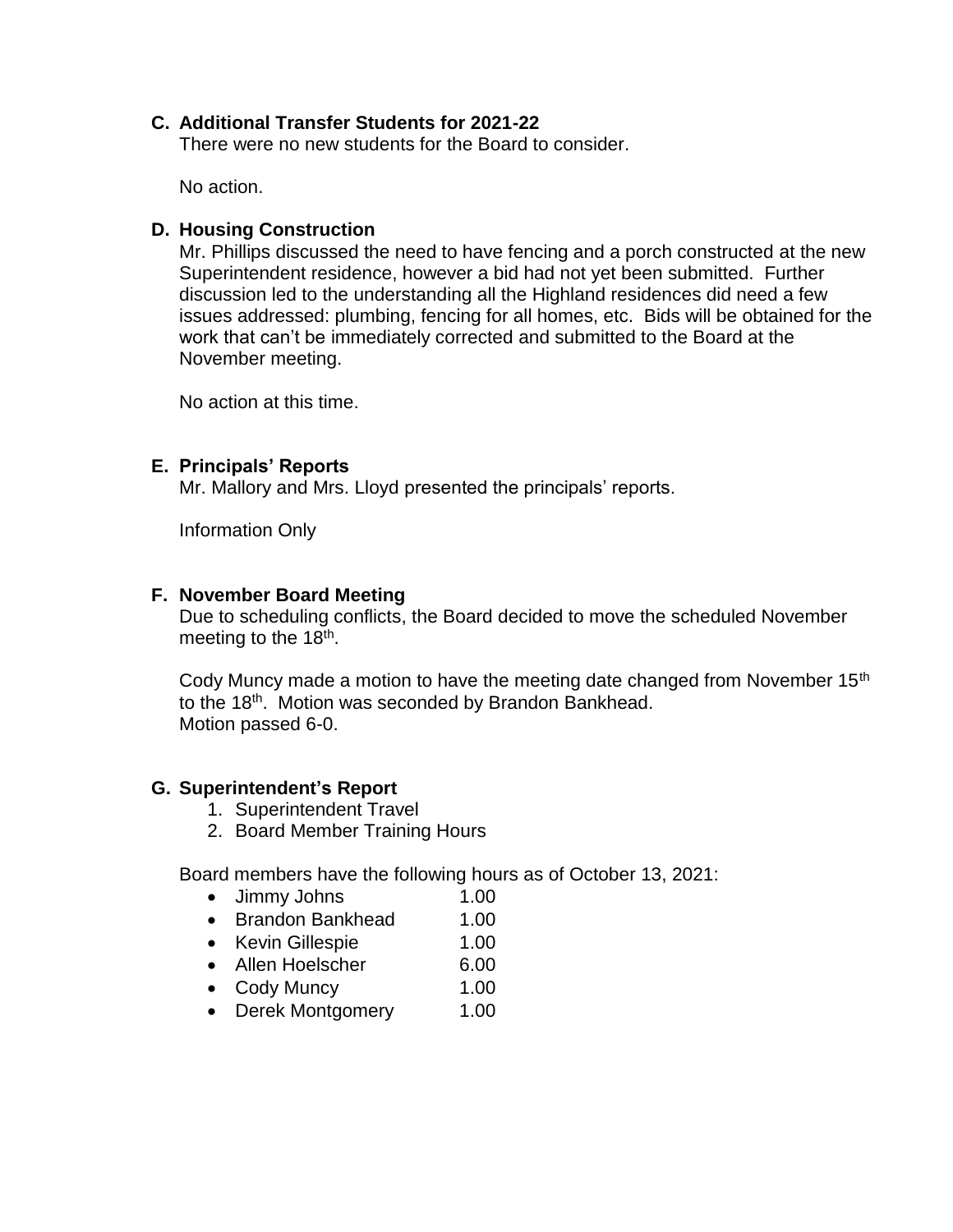The Board entered into closed session at 7:45p.m. under TCG Section 551.074.

# **H. Board Discussion on Appointed Member to Fill Vacancy**

# **I. Board Training: Superintendent Goals**

The Board resumed open session at 9:26 p.m.

## **Board Discussion on Appointed Member to Fill Vacancy**

There was a motion made by Derek Montgomery with a second from Cody Muncy to appoint Rebecca Gratehouse to fill the empty seat on the Board. The term on this seat will be complete in November of 2022. Motion passed 6-0.

# **Board Training: Superintendent Goals**

The Board decided on four District goals to implement through the 2021-2022 school year.

1. 3<sup>rd</sup> Grade Reading-growth-NWEA Mapping

All students can and should grow. The mapping assessment tool will be used to determine growth for each student. The growth will be determined by comparing the beginning of the year assessment score with the end of the year assessment score. The mid-year assessment will be used to monitor progress. The number given below is the percent of the entire class which shows growth.

| 2021-22 | 2022-23 | 2023-24 |
|---------|---------|---------|
| 70%     | 74%     | 78%     |

2. 3<sup>rd</sup> Grade Reading-growth-NWEA Mapping

All students can and should grow. The mapping assessment tool will be used to determine growth for each student. The growth will be determined by comparing the beginning of the year assessment score with the end of the year assessment score. The mid-year assessment will be used to monitor progress. The number given below is the percent of the entire class which shows growth.

| 2021-22 | 2022-23 | 2023-24 |
|---------|---------|---------|
| 70%     | 74%     | 78%     |

## 3. CTE/CCMR

Maintain the current graduate rate and completion of pathways.

4. Culture/Climate

To increase the culture and climate of HISD. This will be measured through an annual culture/climate survey from the staff. This survey will be given during the second semester.